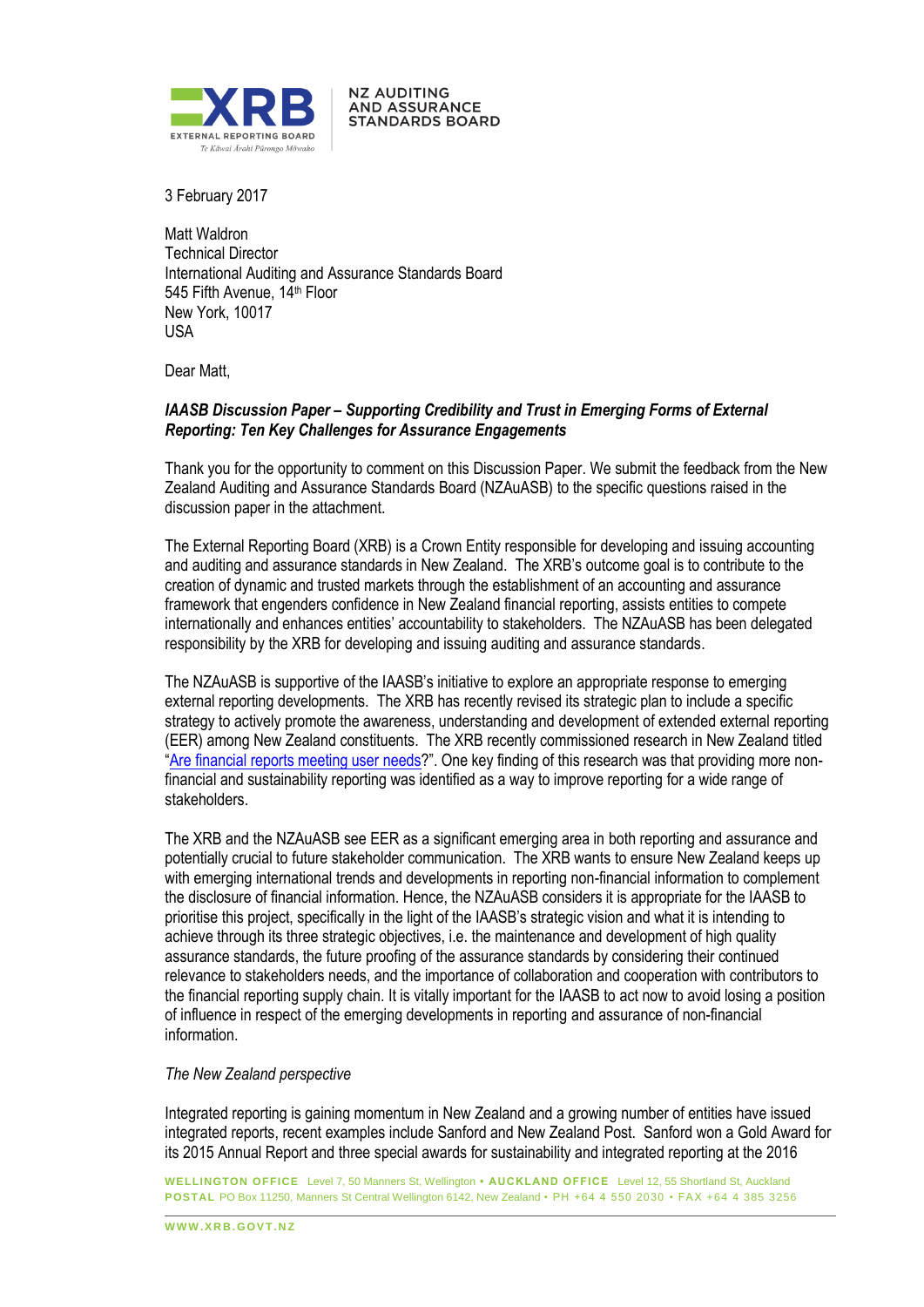Australasian Reporting Awards. The Office of the Auditor-General also recently introduced aspects of integrated reporting into its annual report for the first time in New Zealand. While relatively few entities have reached the stage of publishing an integrated report, the NZAuASB is aware of a number of entities that are applying integrated thinking, which may be indicative of activity towards preparing to issue or investigating preparing integrated reports. The NZAuASB considers that integrated reporting should be the last step in a journey of integrated thinking as poor reporting occurs where an entity tries to report in an integrated way and then backfills as integrated thinking develops. The NZAuASB therefore considers that while limited numbers of reports have been published in New Zealand, those entities that have started their journey of integrated thinking will be well positioned to meet user demands for more holistic reporting as EER becomes more established. When the user demand is sufficiently strong, we consider the EER landscape is likely to change rapidly. As user demand for EER increases, demand for EER assurance will increase. The NZAuASB is supportive of a voluntary uptake of EER assurance engagements, rather than a strict regulatory approach. A light-handed regulatory overlay is appropriate to encourage innovation. Understanding the drivers being used by entities around the world to report EER, including in jurisdictions that are early adopters and others where EER is starting to develop, together with the drivers for EER assurance would be useful.

Moreover, reporting of service performance information (SPI), a more limited form of emerging external reporting, has been common in the public sector of New Zealand for many years. This information has historically been audited in conjunction with the audit of the financial statements. Whilst service performance is not as broad as integrated reporting, it is a form of more holistic external reporting, whereby the entity is required to tell its performance story. This includes information not only about the goods and services provided but more contextual information regarding the entity's purpose, why it exists and what it has achieved. The financial reporting framework in New Zealand is currently being revised to require not only public sector entities but all public benefit entities, including relatively small entities, to report more holistically by reporting service performance information. Hence, New Zealand is likely to be an interesting holistic reporting case study with likely application to the more widespread development of EER.

The NZAuASB is considering many of the key challenges raised in the discussion paper, in the context of developing an assurance standard on service performance information for use outside the public sector. As part of this project to develop a standard, the NZAuASB also developed guidance [EG Au 9](https://www.xrb.govt.nz/Site/Auditing_Assurance_Standards/Current_Standards/Explanatory_Guides.aspx) *Guidance on the Audit or Review of the Performance Report of Tier 3 Not- For-Profit Public Benefit Entities,* which was issued in December 2015. The emphasis throughout the SPI project has been on the need for a more holistic assurance engagement, one that does not compartmentalize financial reporting from the entity's story about its performance and impact on society. The objective of the engagement should be to provide as much assurance as is possible, despite the challenges identified. This project is also seeking to develop an assurance standard that is scalable and that will be applied across a range of entities, including relatively small entities. The SPI project provides context for the points raised in this submission.

As further described in the responses to the specific questions posed, the NZAuASB encourages the IAASB to:

- continue to explore the emerging assurance needs of users of EER reports as a priority in progressing work to address the challenges identified; but
- avoid force-fitting the existing assurance framework lens onto EER, and rather to think outside the box and work with users to develop an engagement that best serves the user.

Should you have any queries concerning our submission please contact either myself at the address details provided below or Sylvia van Dyk (sylvia.vandyk@xrb.govt.nz).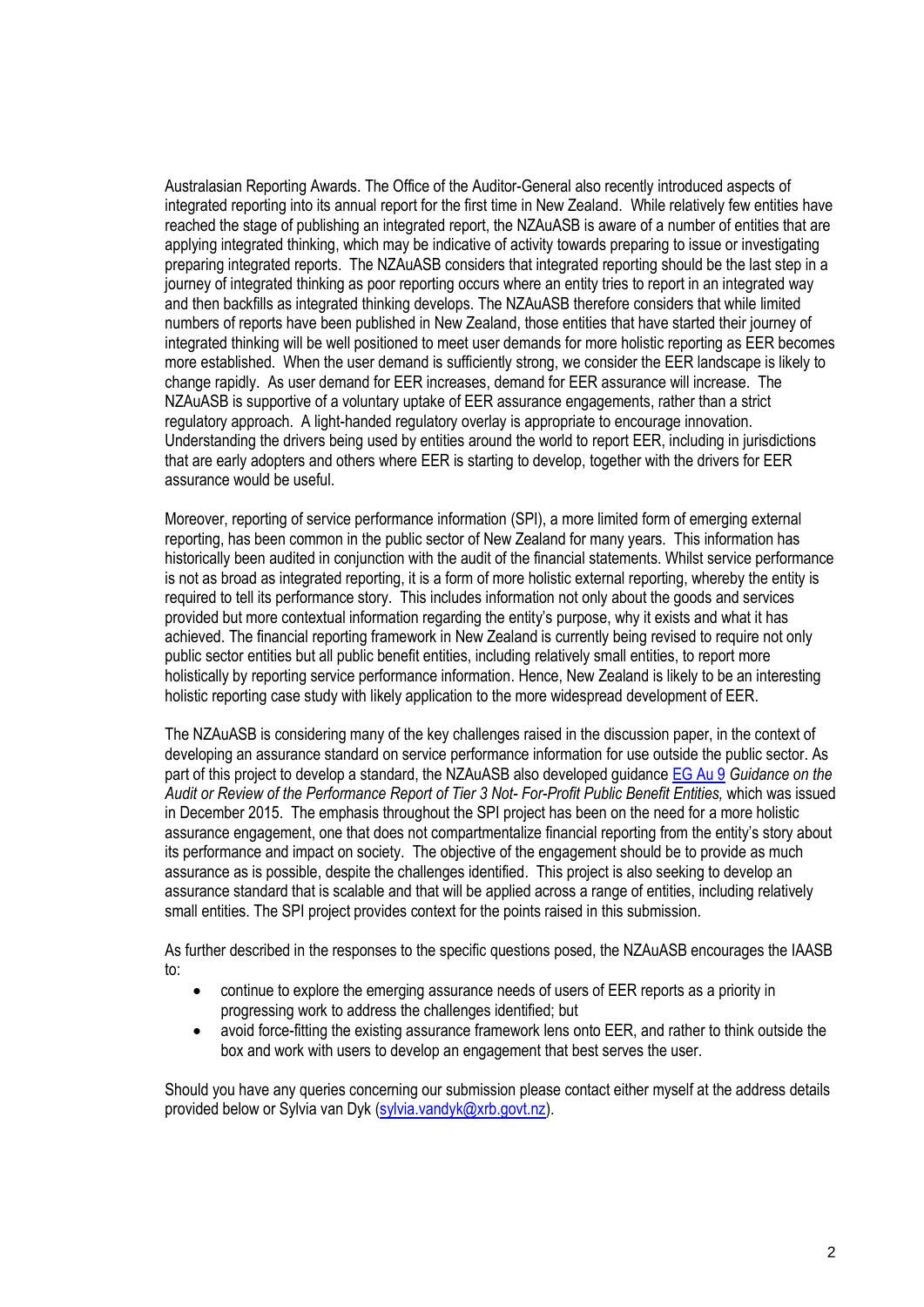Yours sincerely,

 $\eta$ obrillen

**Robert Buchanan Chairman** Email: robert@buchananlaw.co.nz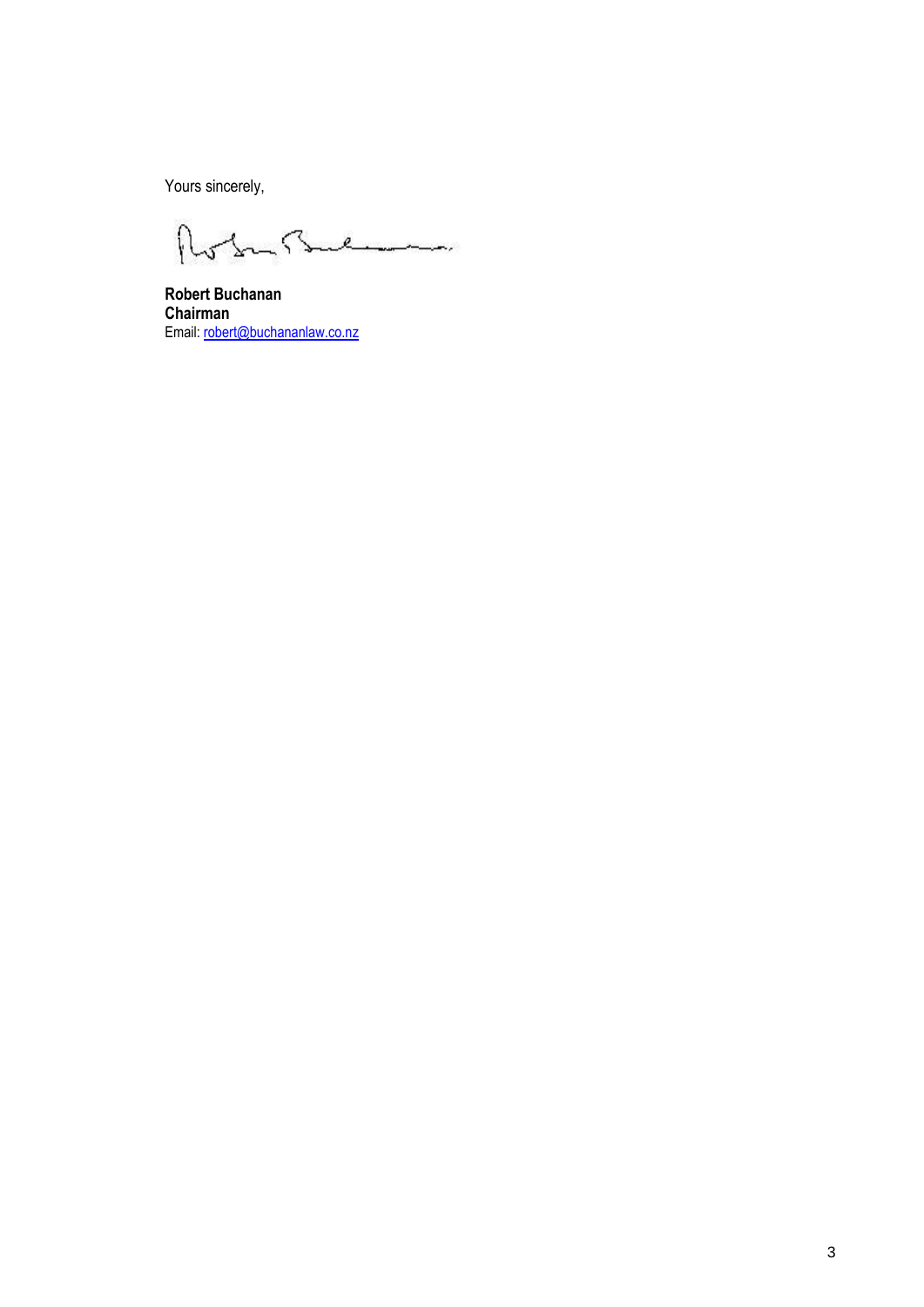# **Submission of the New Zealand Auditing and Assurance Standards Board**

# *IAASB Discussion Paper – Supporting Credibility and Trust in Emerging Forms of External Reporting: Ten Key Challenges for Assurance Engagements*

## **I Schedule of Responses to the IAASB's Specific Questions**

## *Credibility and Trust*

- **1. Section III describes factors that enhance the credibility of EER reports and engender user trust.**
	- **(a) Are there any other factors that need to be considered by the IAASB?**
	- **(b) If so, what are they?**

### **Response:**

The NZAuASB agrees that the identified factors all play a part in enhancing credibility and has not identified other factors.

The NZAuASB's project to develop an auditing standard on service performance information has highlighted the overlap between the development of the reporting framework, the entity's governance processes and the assurance challenges identified, indicating that these are inter-related and are therefore all key factors in enhancing credibility.

The roles that different parties play in enhancing audit quality are also described in the IAASB's Framework for Audit Quality (the IAASB's framework) that sets out the key elements that create an environment for audit quality. Whilst many forms of EER are not regulated, the elements and interactions that create an environment for audit quality, as set out in the IAASB's framework, are equally applicable to enhancing the credibility of EER.

The NZAuASB highlights the following considerations and points of emphasis in the identified factors:

*1) The need for balanced reporting*

The NZAuASB considers that there is a strong demand for reliable information. There is evidence of demand for credible, balanced information, honest reporting about the good and the not so good.

- Examples of the demand for credible information are prolific, e.g., the fact checking that occurred ahead of the 2016 American election.
- Corporate social responsibility and sustainability featured prominently over the last decade on global corporate reporting agendas. There have been criticisms that corporate social responsibility reporting is only communicating positives rather than providing a balanced view. This reinforces the need for assurance engagements to ensure that the reporting is balanced, addresses the risk of preparers' bias, and increases the level of confidence in the information.
- There is an increasing number of entities engaging in and reporting about responsible, sustainable business practices to create social and business value.
- There is also a growing number of high profile scandals that are damaging trust in corporations and their social accountability. Examples of such scandals that have impacted the public's trust in an entity on a global scale include BP's Deepwater Horizon oil spill and the VW emissions scandal. High profile scandals damage the public's trust in an entity and have profound and long lasting impacts, harming the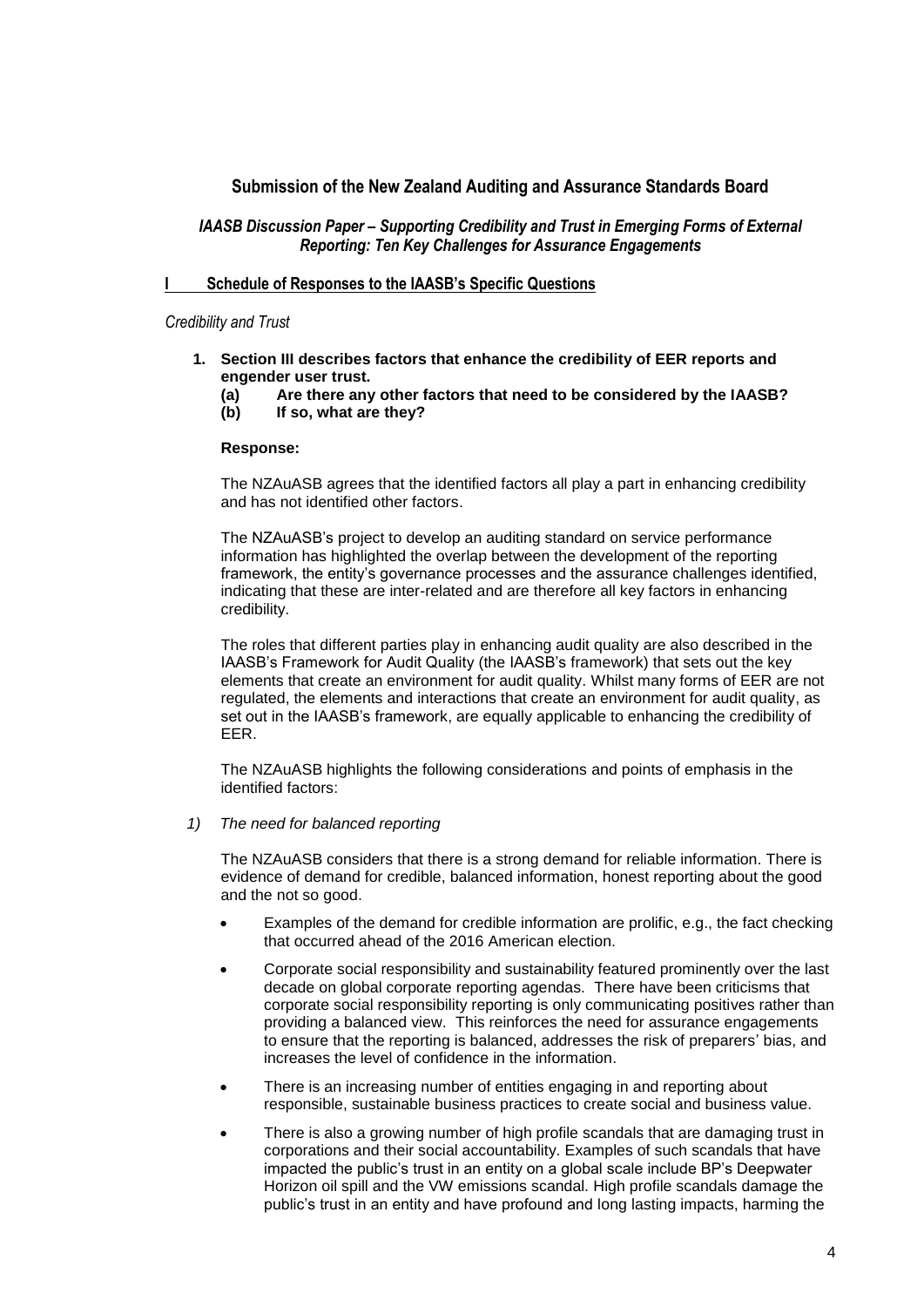organisation's licence to operate and its relationships with customers, governments, and the public at large, even tarnishing the reputations of competitors or whole industries. Social media driven targeted campaigns against companies can similarly damage the public's trust in an entity.

When EER is done well, entities benefit from a more favourable corporate image, greater customer loyalty, higher employee morale, and enhanced organisational learning and core competence. In turn, societies benefit from harnessing the power and resources of corporations and other reporting entities to address pressing social and environmental challenges. However, to be credible, the information provided must provide a balanced view.

### *2) Stakeholder involvement*

The information reported must be about the "matters that matter". The NZAuASB notes that a requirement for stakeholder engagement raises the cost of preparation, and that there is no common "best practice" method for stakeholder engagement. Stakeholder engagement is practically challenging when one extends the stakeholder net more widely beyond traditional stakeholders to those, such as shareholders, that may be interested in an entity's performance.

The outcome of stakeholder engagement is also likely to result in a broad range of views, and incorporating a broad range of sometimes opposing views makes the process challenging in practice. Users' views may range from well informed to poorly informed, adding to the challenge. Transparency and disclosure by the entity about these matters are therefore key considerations.

#### *3) A governance function that is ready*

While all of the factors identified play a part in enhancing the credibility of the information, the following diagram illustrates the ideal sequence:



A governance function that has embraced the "integrated thinking" required for effective EER must also precede any integrated or comprehensive assurance engagement. A governance function that has a strong risk and opportunity framework together with processes that factor in risks the entity has identified, as well as scanning the environment for risks that have not been identified as significant, is important.

Our experience in New Zealand shows that where internal processes are weak, overlaying an assurance engagement risks blurring the role of the assurance practitioner with the role of the entity in preparing the information. This may also increase the risk that assurance practitioners could stifle the development of, and innovation of, reporting.

A significant consideration is therefore the importance of allowing entities sufficient time to implement robust governance processes that are ready for an assurance engagement, prior to imposing any integrated or comprehensive assurance requirement on the reported information.

Understanding the drivers being used by entities around the world to adopt EER, including in jurisdictions that are early adopters and others where EER is starting to develop, would be useful.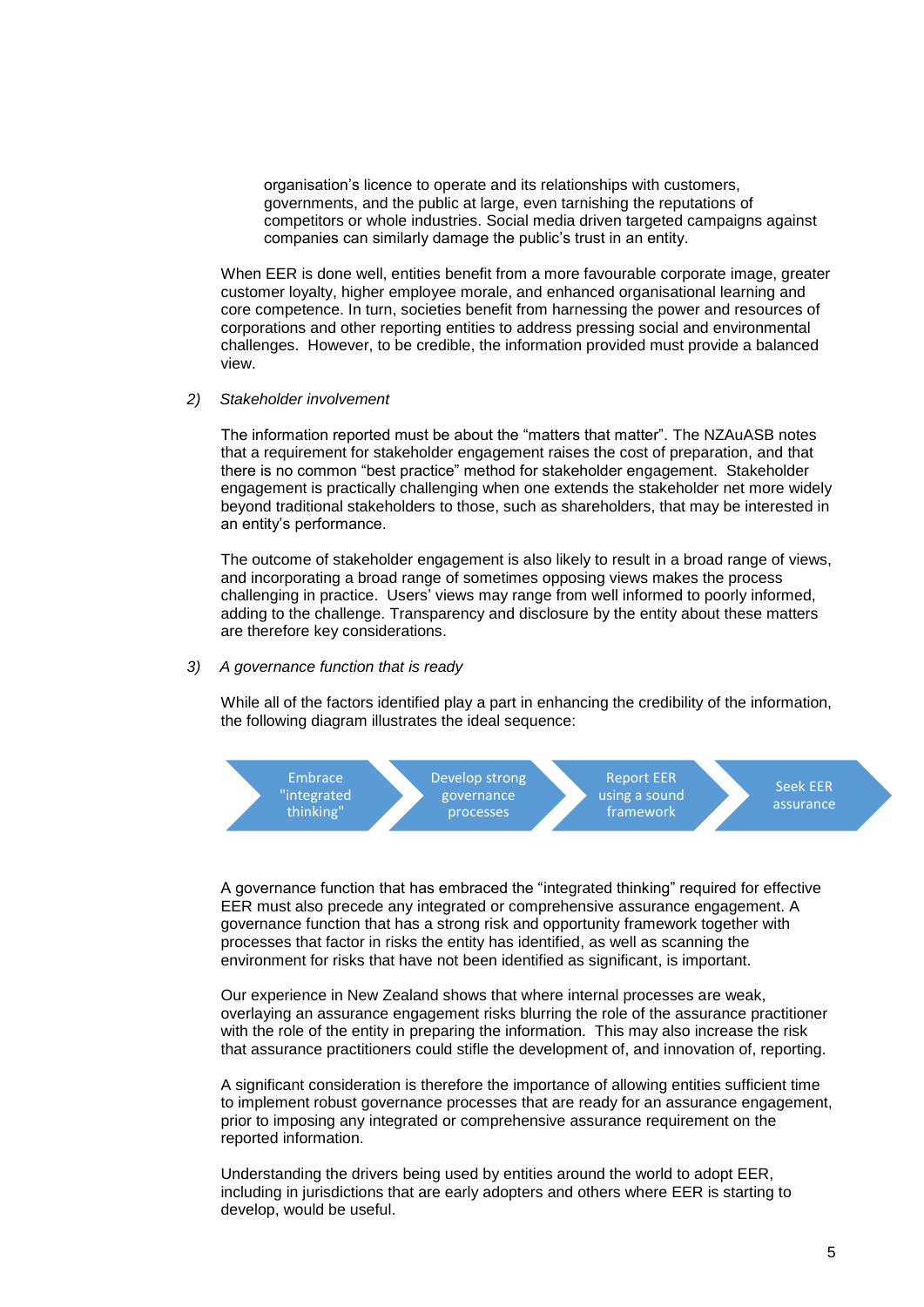### *4) The need for transparency*

EER is likely to continuously evolve by its nature. A matter that has been raised in our SPI project is the need for transparency about what stage of the journey of such reporting an entity has reached.

## *5) Consistency with wider information*

The paper describes external users' own evaluation of the EER with wider information they have access to, as one of the factors building credibility for them. That wider information will include information about aspects of the organisation's economic, social and environmental impact. It will influence the views, assessments and decisions users make, including their requirements for the content of an EER.

Wider information will come from many different sources and be variable in nature and quality. Preparers and assurers will be challenged with the nature and scale of wider information and the awareness and variation in significance that different stakeholders will place on it.

Broad subject matter expertise will be needed in both preparing and assuring EER reports. It is important to understand the broader needs of stakeholders, noting that stakeholders' access to information is broader and deeper than ever before and that stakeholders are better able to assess and challenge such information themselves.

## *6) External Professional Services and Other External Inputs*

The NZAuASB agrees that transparency about the competence of those performing any professional services is a significant factor in enhancing the credibility of the EER report.

The degree to which the credibility of the information is enhanced will be related to the user's belief in the competence of the practitioner performing the professional service. The need for transparency about the competence of those performing any professional services is therefore especially important in order to enhance the credibility of the information, as competence that is not generally well known must be demonstrated.

In addition, clarity and transparency around what work has been performed will be important as many of the professional services provided, including assurance services, may not be well known or understood. The challenges identified highlight the need for education to build a better understanding of the different levels of assurance and other professional services.

### *Relevant Professional Services Covered by the IAASB's Standards*

- **2. Sections II and IV describe different types of professional services that are either currently performed or could be useful in enhancing credibility and trust.**
	- **a. Are there other types of professional services the IAASB needs to consider, that are, or may in future be, relevant in enhancing credibility and trust?**
	- **b. If so, what are they?**

### **Response:**

The NZAuASB has not identified additional services provided by practitioners who are professional accountants, but considers that the IAASB should be looking at non-financial information through a different lens to best meet the needs of users.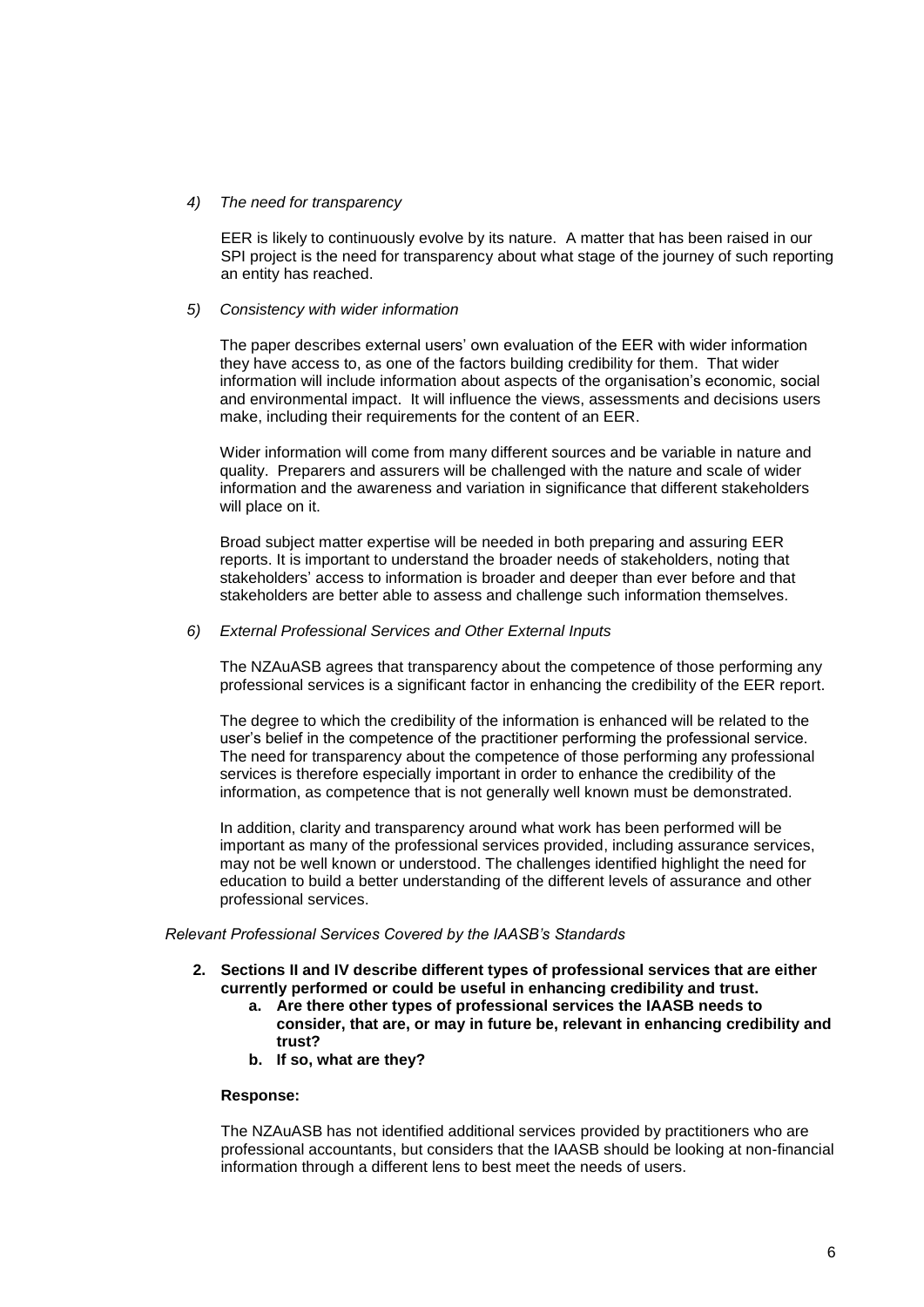We also believe that there is a need for innovation in assurance engagements. Financial statements are a mature, highly regulated and more focussed form of reporting. EER is still developing, and by nature may continue to evolve over time. Integrated thinking may also need to be applied to assurance engagements. A "binary opinion" model may not be most suitable for enhancing credibility, and users may benefit more from a different combination of services or a different type of reporting (for example, possibly mini opinions, certifications or something else).

The NZAuASB therefore encourages the IAASB to "think outside the box" and not try to force fit the financial statement assurance framework, as it is now, to enhance the credibility of EER. Guidance is needed to enable practitioners to prepare a more informative assurance report and there may be a need for alternatives to reasonable assurance on the full integrated report. Flexibility may be needed to enable the practitioner to provide as much assurance as possible in the circumstances. Research indicates that most assurance engagements currently being undertaken in the EER space are limited assurance engagements. Limited assurance, in the form of a "negative" opinion, may not best meet user needs. There is a perceived need for alternatives to reasonable assurance on the full integrated report. Integrated reporting may require the assurance practitioner to provide different levels of assurance on different items.

We encourage the IAASB to keep an open mind, including whether there is a need for a different level of assurance rather than limiting itself to a reasonable or limited assurance lens. The assurance model should be based on user needs and an assurance framework should be developed based on those needs, instead of starting with the premise of force fitting EER assurance into the current IAASB's assurance framework.

There is demand for actions to enhance the credibility of EER information, but this is not limited to calls for professional services. Rather, it extends beyond assurance engagements as defined in the international assurance framework issued by the IAASB. Assurance practitioners, in the broader sense, perform a number of engagements on various subject matters that are based on frameworks different to that of the IAASB, for example the standards issued by the International Organization for Standardization e.g. ISO 9001, and other verification or certification programmes that provide different levels of credibility to users. The NZAuASB encourages the IAASB to conduct further research into what would best meet user needs.

The IAASB may also wish to continue to explore how other existing assurance services and systems fit together to enhance the credibility of EER, including, but not limited to:

- CASCO, the ISO committee that works on issues relating to conformity assessment and assurance<http://www.iso.org/iso/casco>
- The International Accreditation Forum (IAF), the world association of Conformity Assessment Accreditation Bodies <http://www.iaf.nu/>
- New Zealand's GHG certification programme <http://www.landcareresearch.co.nz/resources/business/the-carbonzero-programme>
- The global network of ecolabelling programmes (NZ Government owned labelling programme Environmental Choice New Zealand, is a member) <http://globalecolabelling.net/>
- The alliance that has formed to enhance credibility around mainly NGO-initiated certification programmes, for example the Forestry Stewardship Council or the Marine Stewardship Council, [http://www.isealalliance.org/;](http://www.isealalliance.org/) and
- Tools such as the Dow Jones rating tool for sustainability.

Guidance on how the practitioner works within the IAASB's assurance framework and these other frameworks or engagement products and the level of credibility they provide may also be helpful.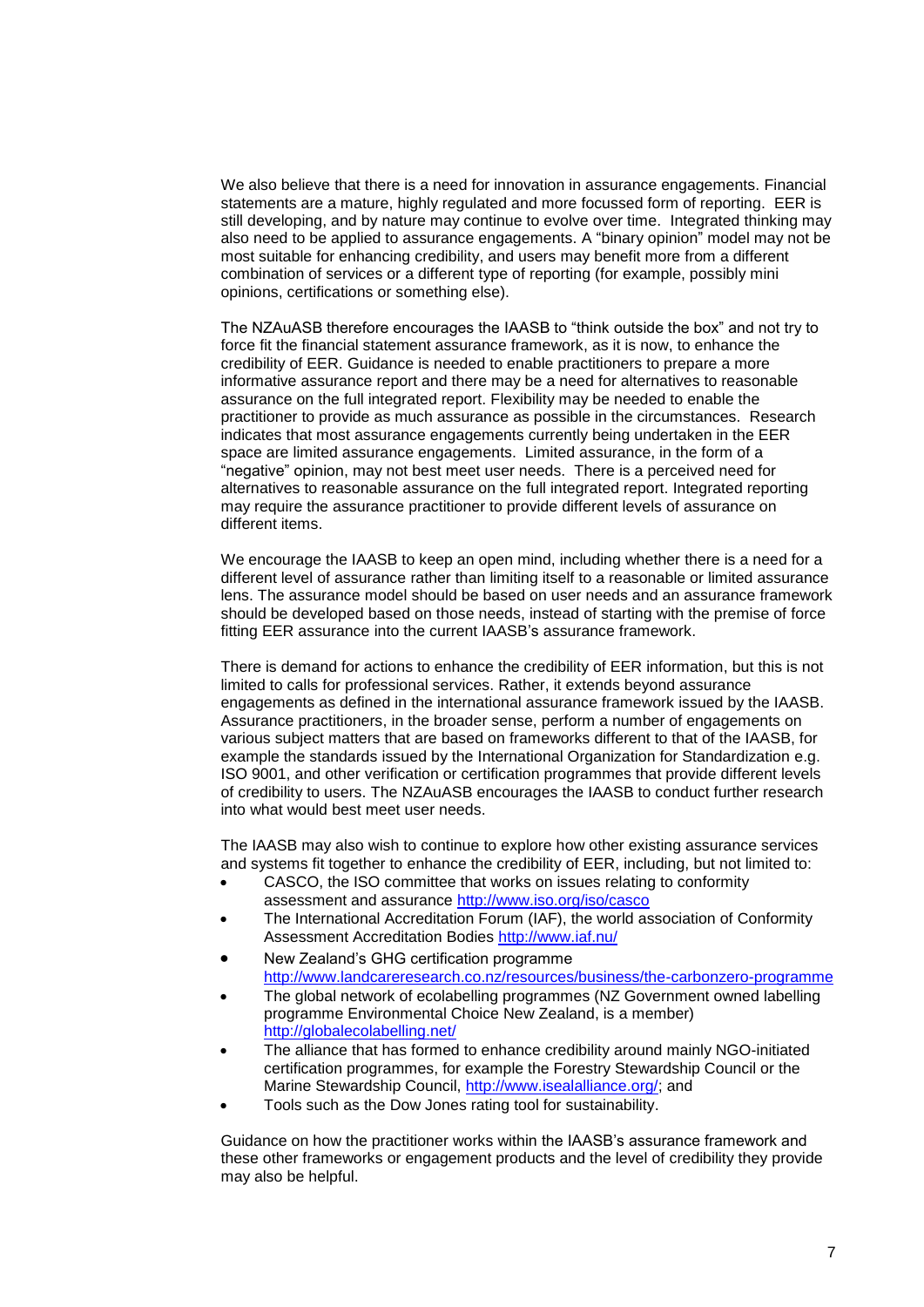- **3. Paragraphs 23-26 of Section II describe the responsibilities of the auditor of the financial statements under ISA 720 (Revised) with respect to the other information included in the annual report.**
	- **a. Is this sufficient when EER information is included in the annual report; or**
	- **b. Is there a need for assurance or other professional services, or for further enhancement of the responsibilities of the financial statement auditor, to enhance credibility and trust when EER information is in the annual report?**

## **Response:**

The NZAuASB does not consider the requirements of ISA (NZ) 720 (Revised) are sufficient. Users will demand more than having the auditor "read" and "consider" the EER looking for inconsistencies with the financial statements. The NZAuASB considers that the expectation gap remains, and that preparers and users have a lack of understanding of what assurance is obtained in an audit, presuming that the audit opinion covers other information.

As outlined in response to question 1, the NZAuASB considers that there is a high demand for credible information, re-enforcing the need for assurance.

The integration between assurance of EER and audit of financial statements is a key consideration for the IAASB to consider, i.e., the overlap between ISAE 3000 and the International Standards on Auditing (ISAs). If the move is to more holistic reporting by the entity, the need for one holistic assurance engagement over all the information, rather than separate assurance over the financial and non-financial information, may be appropriate. The focus of the New Zealand SPI project is the need for a concurrent audit over a more holistic report, to maximize effectiveness and efficiency and best meet user needs. This may indicate the need for even further flexibility in the international assurance standards and the need to apply "integrated thinking" to the assurance engagement.

The NZAuASB considers that there may be a demand for an overall assurance opinion over the extended external report. The EER would be distinguished from other information included in an annual report.

In the NZAuASB's experience on its SPI project, a limiting factor created by the existing assurance framework is that the application of the ISAs is limited to historical financial information. This creates a compartmentalisation of financial and non-financial information, and acts as a barrier to an integrated assurance engagement. Prior to adopting the ISAs in New Zealand, the New Zealand "auditing" standards applied more broadly across all subject matters. This broader application of the "auditing" standards provided a good framework for providing assurance across a broad range of subject matter. While the NZAuASB agrees that the differences between EER compared to financial reporting leads to challenges in assurance engagements, we consider that the principles are similar and the challenges are not insurmountable.

Ten Key Challenges in Relation to EER Assurance Engagements

- **4. Sections IV describes the different types of engagements covered by the IAASB's International Standards and Section V suggests that the most effective way to begin to address these challenges would be to explore guidance to support practitioners in applying the existing International Standards for EER assurance engagements.**
	- **a. Do you agree?**
	- **b. If so, should the IAASB also explore whether such guidance should be extended to assist practitioners in applying the requirements of any other International Standards (agreed-upon procedures or compilation**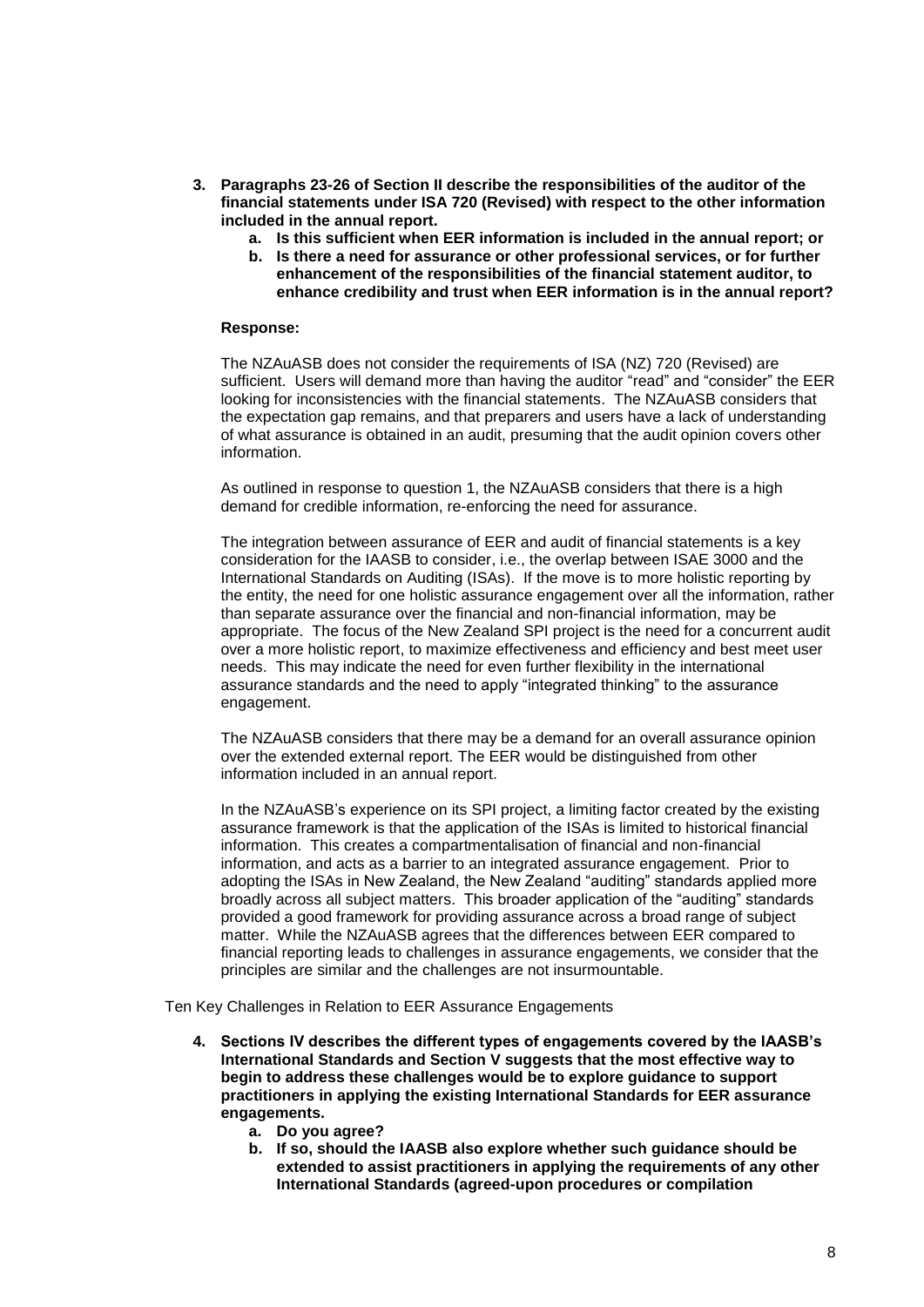**engagements) and, if so, in what areas? (For assurance engagements, see Q6-7)**

**c. If you disagree, please provide the reasons why and describe what other action(s) you believe the IAASB should take.**

#### **Response:**

(a) Yes, the NZAuASB agrees that EER is still in its infancy and that issuing requirements at this stage is not yet appropriate. The NZAuASB is strongly supportive of developing guidance, as a high priority, at this time to support practitioners until such time as it would be appropriate to issue requirements. It is important for the IAASB to act now so as to avoid losing its position of influence.

The NZAuASB encourages the IAASB to continue to conduct user needs research as a priority. While EER is still in its infancy, the reporting landscape could change rapidly. Users themselves may not yet be clear on their needs but these will continue to evolve.

The IIRC consultation response identified the need for wider engagement with stakeholders and other non-accountant practitioners. As discussed in response to question 2, the NZAuASB encourages the IAASB to keep an open mind, including whether there is a need for a different level of assurance, and not be limited to force fitting the existing assurance framework to EER where users may be demanding something else.

- (b) The NZAuASB would be supportive of extending relevant guidance to other standards such as agreed upon procedures or compilation engagements where appropriate to do so, but emphasises that innovation is needed and cautions the IAASB to avoid forcing a model developed in respect of financial statements onto EER, where a more innovative approach may be better suited.
	- **5. The IAASB would like to understand the usefulness of subject-matter specific assurance standards. ISAE 3410, a subject matter specific standard for assurance engagements relating to Greenhouse Gas Statements, was issued in 2013.**
		- **a. Please indicate the extent to which assurance reports under ISAE 3410 engagements are being obtained, issued or used in practice by your organisation.**
		- **b. If not to any great extent, why not and what other form of pronouncement from the IAASB might be useful?**

#### **Response:**

ISAE (NZ) 3410 *Assurance Engagements on Greenhouse Gas Statements* has been issued in New Zealand but the NZAuASB believes it is very rarely used in practice. Entities are not required to prepare a Greenhouse Gas (GHG) statement by a regulatory disclosure regime or emissions trading scheme, and very few entities voluntarily report a GHG statement in New Zealand.

The NZAuASB believes that more entities issue sustainability reports, although this is also not common practice for all entities. Some, but not all, entities that issue sustainability reports attach an assurance report to the sustainability report.

While the NZAuASB does not see the drivers for reporting using ISAE 3410 as very strong, as mentioned in response to question 2, it is aware of practitioners in New Zealand who supply additional services. Drivers for and reporting using ISO standards and certification have been strong. This includes a New Zealand-developed world first internationally accredited greenhouse gas certification scheme, [carboNZero,](http://www.landcareresearch.co.nz/resources/business/the-carbonzero-programme) which is used by many entities in New Zealand and internationally, and which may be providing a level of credibility to information about carbon emissions.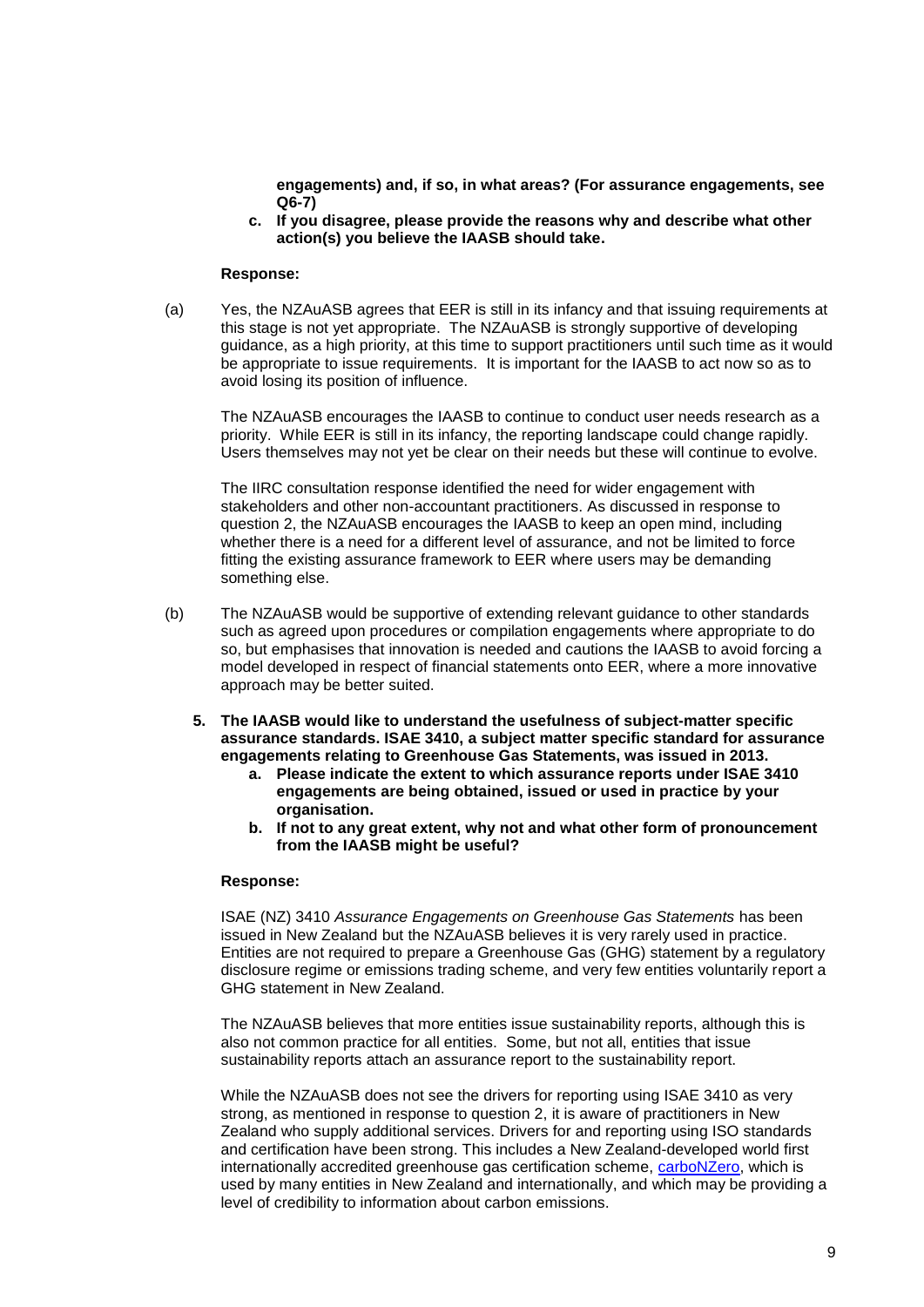The NZAuASB considers that a more generic standard, but more specific than ISAE 3000 (Revised), that applies to broader external reporting will be useful in the long term. But it agrees that it may be too early to develop requirements until the reporting of and practice has developed further. However, the NZAuASB encourages the IAASB to continue its work on EER, to maintain its position of influence. As pressure to report EER information increases, and user demand for EER assurance changes, it is likely to become immediate.

**6. Section V suggests it may be too early to develop a subject-matter specific assurance engagement standard on EER or particular EER frameworks due to the current stage of development of EER frameworks and related standards.**

# **a. Do you agree or disagree and why?**

## **Response:**

The NZAuASB is of the view that it may still be too early to develop a standard on EER, but considers that it would be appropriate at this stage to leverage off what practitioners in jurisdictions where EER is well established are doing, and to issue guidance and promote a consistent approach as practice emerges. The NZAuASB encourages the IAASB to maintain the lead in this area.

The NZAuASB considers that ISAE 3000 is useful but does not go far enough, and that more guidance (rather than a new standard) is needed at this stage to expand on many of the challenges identified.

- **7. Section V describes assurance engagements and the Ten Key Challenges we have identified in addressing EER in such engagements and suggests that the most effective way to begin to address these challenges would be to explore guidance to support practitioners in applying the IAASB's existing International Standards to EER assurance engagements.**
	- **a. Do you agree with our analysis of the key challenges?**
	- **b. For each key challenge in Section V, do you agree that guidance may be helpful in addressing the challenge?**
	- **c. If so, what priority should the IAASB give to addressing each key challenge and why?**
	- **d. If not, why and describe any other actions that you believe the IAASB should take.**
	- **e. Are there any other key challenges that need to be addressed by the IAASB's International Standards or new guidance and, if so, what are they, and why?**

### **Response:**

- 7(a) The NZAuASB agrees with the analysis of the key challenges and has not identified any additional key challenges.
- 7(b) The NZAuASB notes the following points for each key challenge in Section V:

*Challenge 1: Scoping EER assurance engagements*

The NZAuASB agrees that there is a need for flexibility in scoping EER assurance engagements. In the spirit of providing as much assurance as possible, and in recognition of users' needs, providing assurance on the preparers' materiality process and selection of what to report on may, in some circumstances, be the most suitable scope for an assurance engagement, especially for preparers just beginning the EER reporting journey.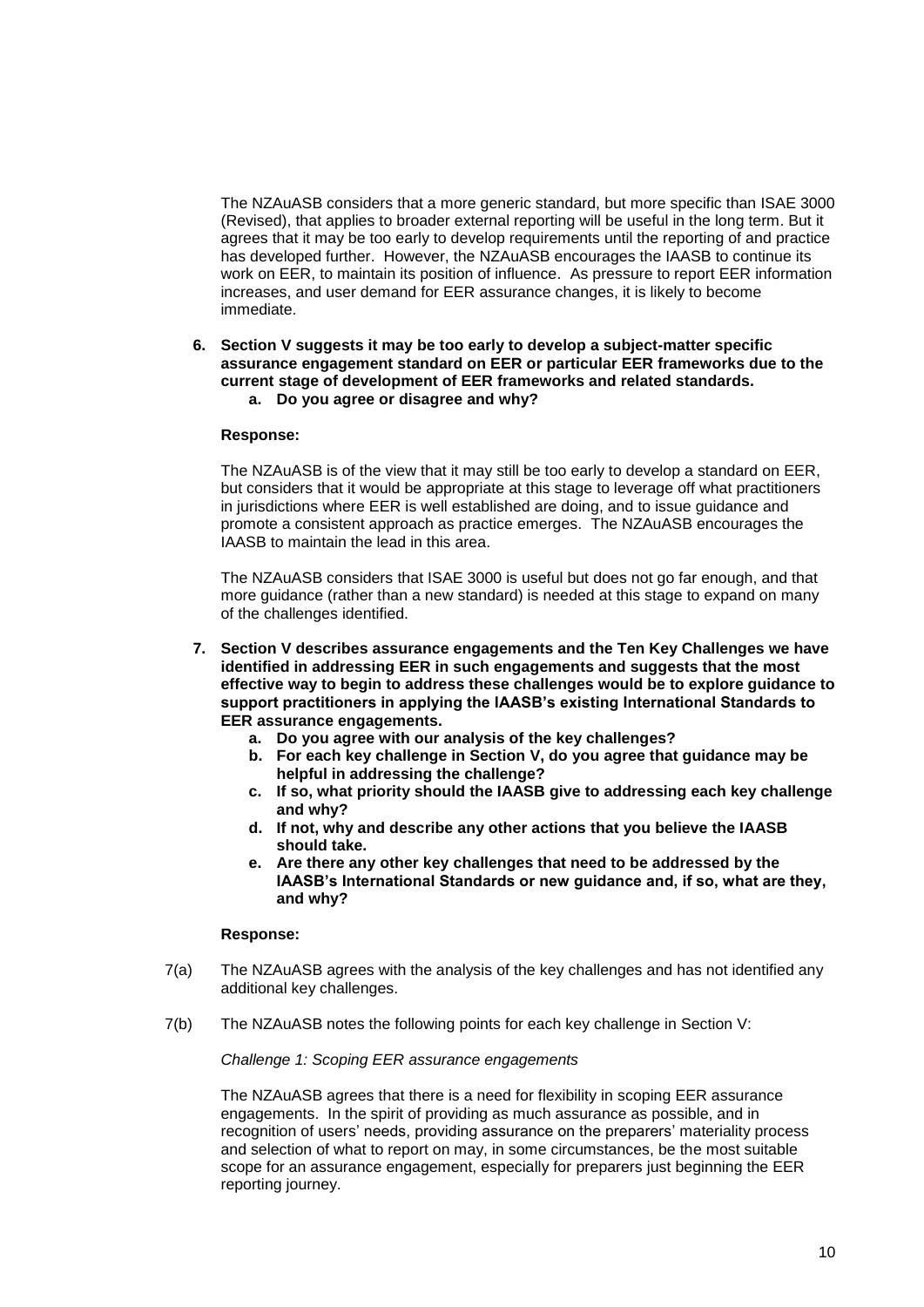Additional guidance addressing the following matters would be especially helpful:

- Guidance on the acceptance considerations and the implications for the scope of the assurance engagement. The NZAuASB considers that there is a link between scoping the engagement and the suitability of the criteria and that addressing these together may be most efficient. The NZAuASB considers that the evaluation of the suitability of the criteria is not limited to an engagement acceptance decision in the context of EER.
- Guidance to assist users and practitioners as to when the different types of engagements are appropriate, for example reporting over the EER reporting process or only certain information in the EER report or a combination of both. Such guidance would assist practitioners to provide as much assurance as is possible in the circumstances.
- Guidance to address the risk that performing an assurance engagement over the EER report as a whole, before the entity has developed appropriate governance and controls around the reporting, may blur the role of the assurance practitioner. Another possible risk to consider is the potential for the assurance process to stifle innovation and flexibility in reporting.

### *Challenge 2: Evaluating the suitability of criteria in a consistent manner*

The NZAuASB considers that guidance is needed on how to consistently evaluate the suitability of the criteria, as this is regarded as one of the greatest challenges.

The NZAuASB's experience from the SPI project indicates that an evaluation of the suitability of the criteria is not limited to an engagement acceptance decision. The nature of EER information is such that the selection of what information to report and how to measure or present that information is more complex than for financial information, and is a key part of preparing an "integrated report". In turn this will be a key part of an assurance engagement to provide as much assurance as is possible in the circumstances.

This is another area where the IAASB will need to be flexible in its thinking, and not try to force fit the existing assurance framework to EER. Financial reporting frameworks are mature, regulated and well established, with less judgement for the entity in selecting which financial information to report and how to measure and present that information. For EER, the suitability of the criteria is not as clear, and some criteria may be more suitable than others. Some criteria may also be more developed than others, as an entity explores the best way to measure or evaluate its impact. The criteria are also highly likely to change, possibly even from year to year, as the entity's strategies and users' information focus change.

In its SPI project, the NZAuASB has discussed a "two-step" assurance process:

- (i) Evaluation of the suitability of the criteria, and
- (ii) Verification of the information reported.

The NZAuASB has debated whether as part of the assurance report, the practitioner's opinion should explicitly opine on the suitability of the criteria. An entity will be required to work through which matters are of key importance to users, and the assurance practitioner will need to understand the process that the entity went through to identify which matters to report and how to present those matters. This process is likely to be an ongoing task, as the question of which matters are of most significance to users will continuously evolve. Of key consideration to users is whether the entity is reporting on all key matters. Therefore the selection of suitable criteria is fundamental to any assurance conclusion.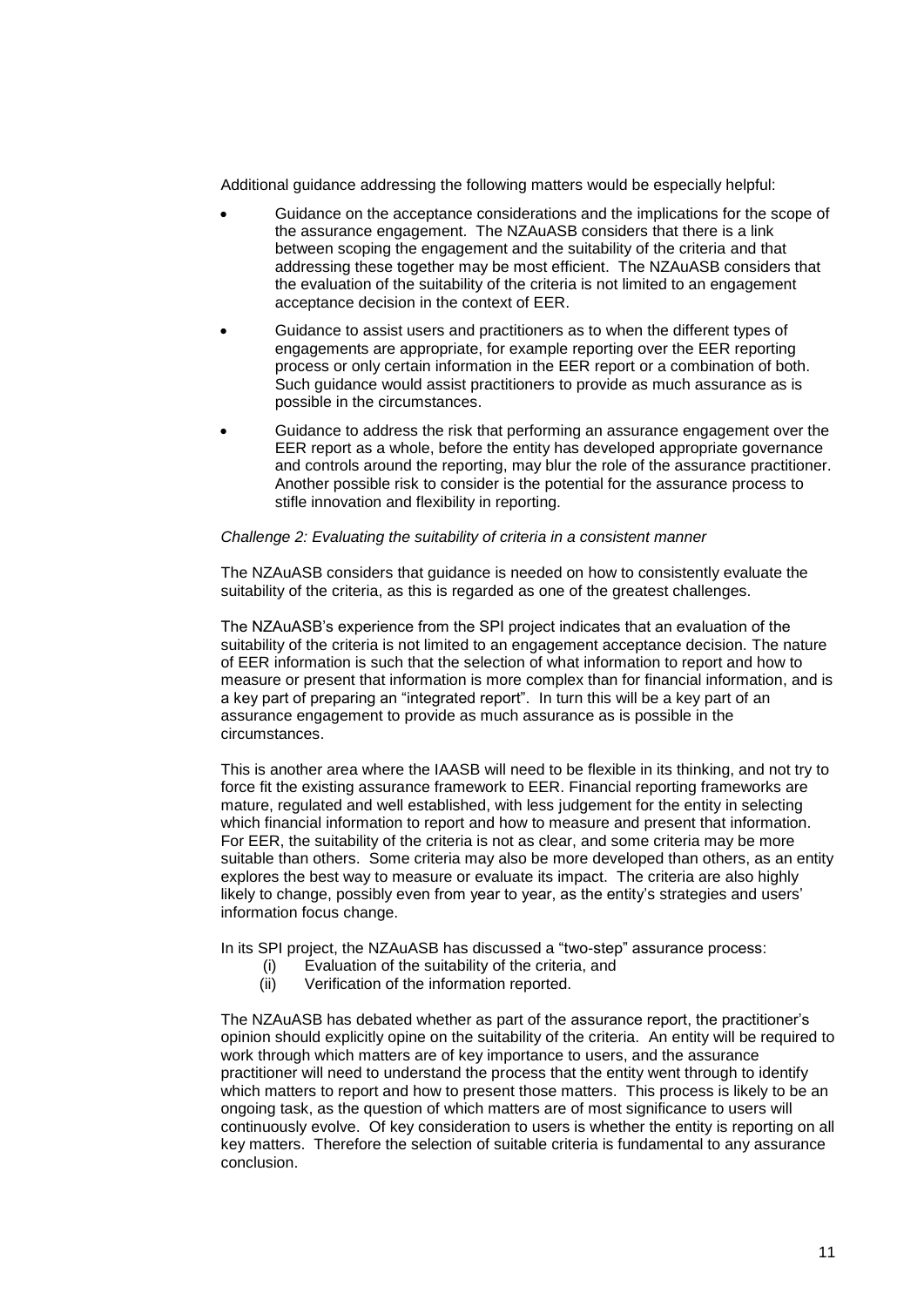In relation to EER, the NZAuASB considers that guidance to address the following matters is a priority:

- The role of the assurance practitioner to evaluate or challenge the entity's selection of how the entity has chosen to "tell its own story" without being an impediment to development and innovation. Issues identified by the NZAuASB would indicate that entities themselves may go through a discovery and refining process to improve the criteria they select over time.
- How the practitioner should evaluate whether the criteria have been made appropriately transparent to the user (i.e. when is the entity's reporting by itself sufficient).
- The application of professional judgement and professional scepticism informed by appropriate expertise. Guidance emphasising the importance of competence is important, given the potential breadth of subject matter to be covered. Appropriate expertise will be needed to understand the uncertainty and ambiguity on subject matter.
- Why the suitability of criteria from an assurance perspective, although closely aligned, may differ from the qualitative characteristics described in some reporting frameworks (i.e. whether the assurance criteria have a specific focus).
- The trade-off or balance between the qualitative characteristics of suitable criteria. In practice, all of the characteristics of suitable criteria may not be fully achieved, and a balance or trade-off between certain of them may be necessary. For example, the importance of selecting relevant information to report and balancing the need to present a complete story without providing too much detail, so as to reduce its understandability. Such a trade-off may be necessary but should not detract from achieving balanced reporting. ISAE 3000 acknowledges this and requires the practitioner to apply professional judgement. Additional guidance to indicate how the practitioner applies judgement in determining whether the trade-off is appropriate, and how this is communicated to the user, would be helpful.
- Relevance as a factor in determining the suitability of the criteria. When selecting what information to report in an EER, an entity will exercise significant judgement as to what to report. There is overlap between the entity's "materiality process" in selecting what to report and the practitioner's judgement as to the suitability of the criteria. Materiality in the EER space covers both the relevance of what is reported (given the amount of judgement applied in selecting what to report) and the level of reported information that would influence user's decisions. This overlap between relevant criteria and the "materiality process" applied in selecting what to report needs to be expanded with additional guidance to indicate the overlap, how materiality includes this additional element and how the assurance practitioner considers this element in the evaluation of the criteria used by the entity.

## *Challenge 3: Addressing materiality for diverse information with little guidance*

The NZAuASB agrees that addressing materiality is a key challenge.

As noted in the response on challenge 2, the NZAuASB has discussed a two-step assurance process in its SPI project. Step one is an evaluation of the suitability of the selection of information reported (the criteria applied in preparing the report). The NZAuASB considers that the entity's "materiality process" is the process that the entity uses to identify what information to report and refine its "applicable criteria". Such a process is intended to ensure that the entity is reporting on those issues that matter.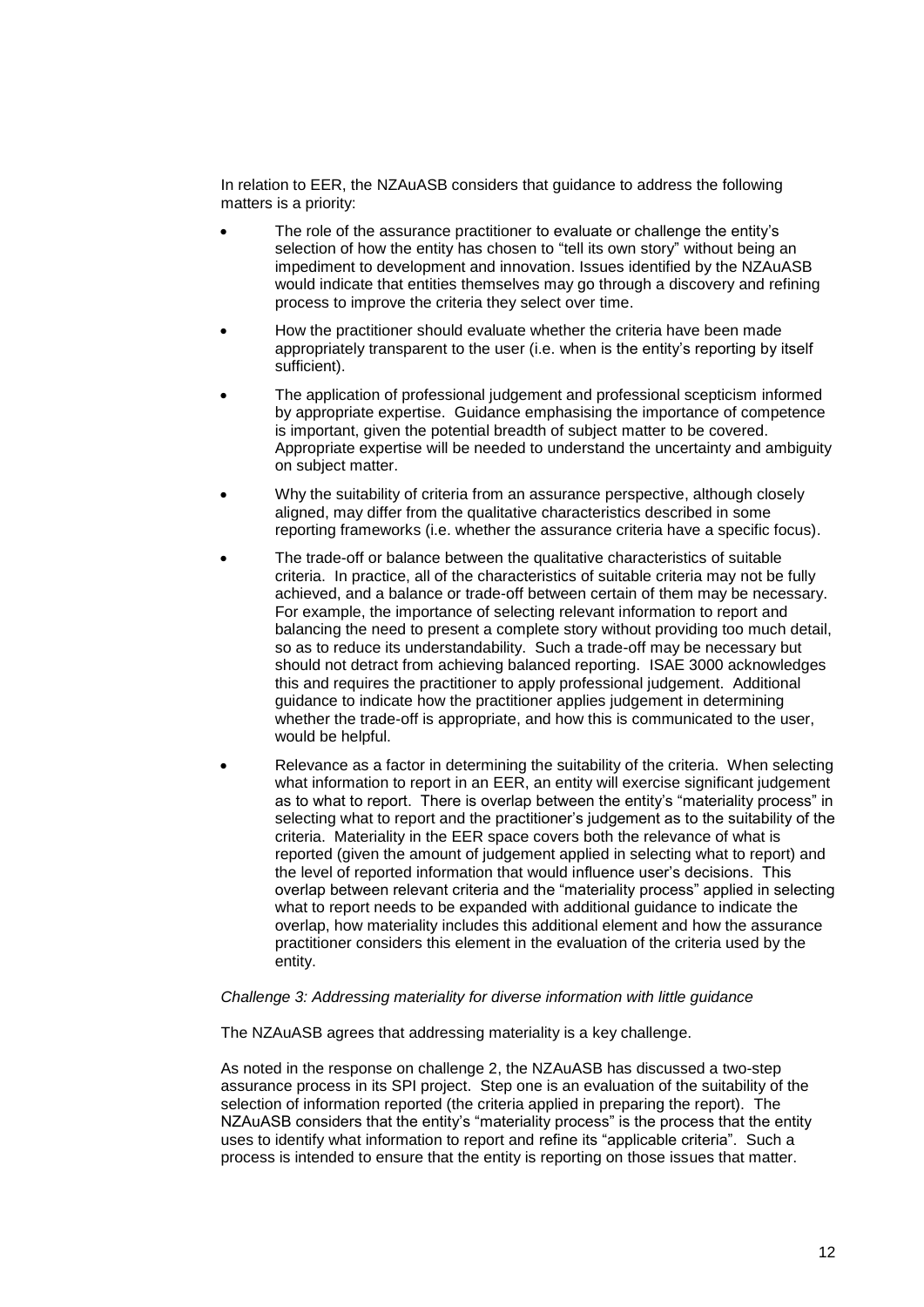The entity's "materiality process" addresses the suitability of the applicable criteria applied by the preparer. The auditor must evaluate these criteria in accepting the engagement, and then re-evaluate that assessment throughout the engagement as the auditor's understanding develops and audit evidence is obtained.

The NZAuASB sees this as a key area where the current assurance framework may need additional flexibility to be applicable to EER. There is an interplay between the "suitability of the criteria" at the acceptance stage, the performance stage (including the assessment of materiality), and the reporting stage of the assurance engagement. The selection of what information to report is part of, but is also distinct from, an assurance practitioner's evaluation of whether the reported information includes a material misstatement.

The NZAuASB considers that guidance on the following is needed:

- As mentioned above in response to challenge 2, the assurance practitioner's role when evaluating the entity's materiality process, and whether the assurance practitioner has a role to challenge what the entity selects to report when telling its own story. Concern has been raised that an entity has never been required to prove to the assurance practitioner whether something is material or not. Guidance to explain what the assurance practitioner is evaluating, and the implications when concerns are raised by the assurance practitioner would therefore be helpful.
- How to evaluate the entity's materiality process, including the extent of stakeholder engagement.
- How stakeholders have been defined, and then how to factor in the extent of stakeholder engagement as well as how the practitioner factors in the results of that engagement to reflect a broad range of divergent or possibly opposing views. Existing guidance notes (importantly) that materiality judgements need to be made in the light of the surrounding circumstances. But it includes little or no guidance to expand on how the practitioner's perception of the common information needs of intended users should be informed, including where there is not one single view. Guidance would be especially helpful to assist the practitioner's consideration of the results of stakeholder engagement where feedback indicated some demand for information that has not been included in the EER.
- Emphasising that the entity's materiality process is a continuous process, and will change as an entity's strategies and users' focus changes.
- Clarification to clearly distinguish between the entity's materiality process and the assurance practitioner's consideration of materiality. The need to clearly distinguish between the entity's materiality process and the assurance practitioner's consideration of materiality and a materiality "threshold" is important. The NZAuASB is aware of a number of sources of guidance<sup>1</sup> available with respect to the entity's materiality process to assist the preparer of EER information identify what information to report, but very little guidance for the assurance practitioner to consider whether the reported information is materially misstated on this topic. Such guidance should address how the auditor evaluates whether reported narrative and future oriented information is materially misstated.

The NZAuASB notes that it may not be possible, even in the long term, to provide guidance on the overall materiality of misstatements in the aggregate, in the context of different types of measurement units, in a world full of unknowns.

l

<sup>&</sup>lt;sup>1</sup> Examples include: Materiality in <IR> Guidance for the preparation of integrated reports, Accountability: Redefining Materiality II Why it matters, who's involved and what it means, KPMG's The essentials of Materiality, EMC: Sustainability Materiality overview, G4 Sustainability Reporting Guidelines, Statement of Common Principles of Materiality.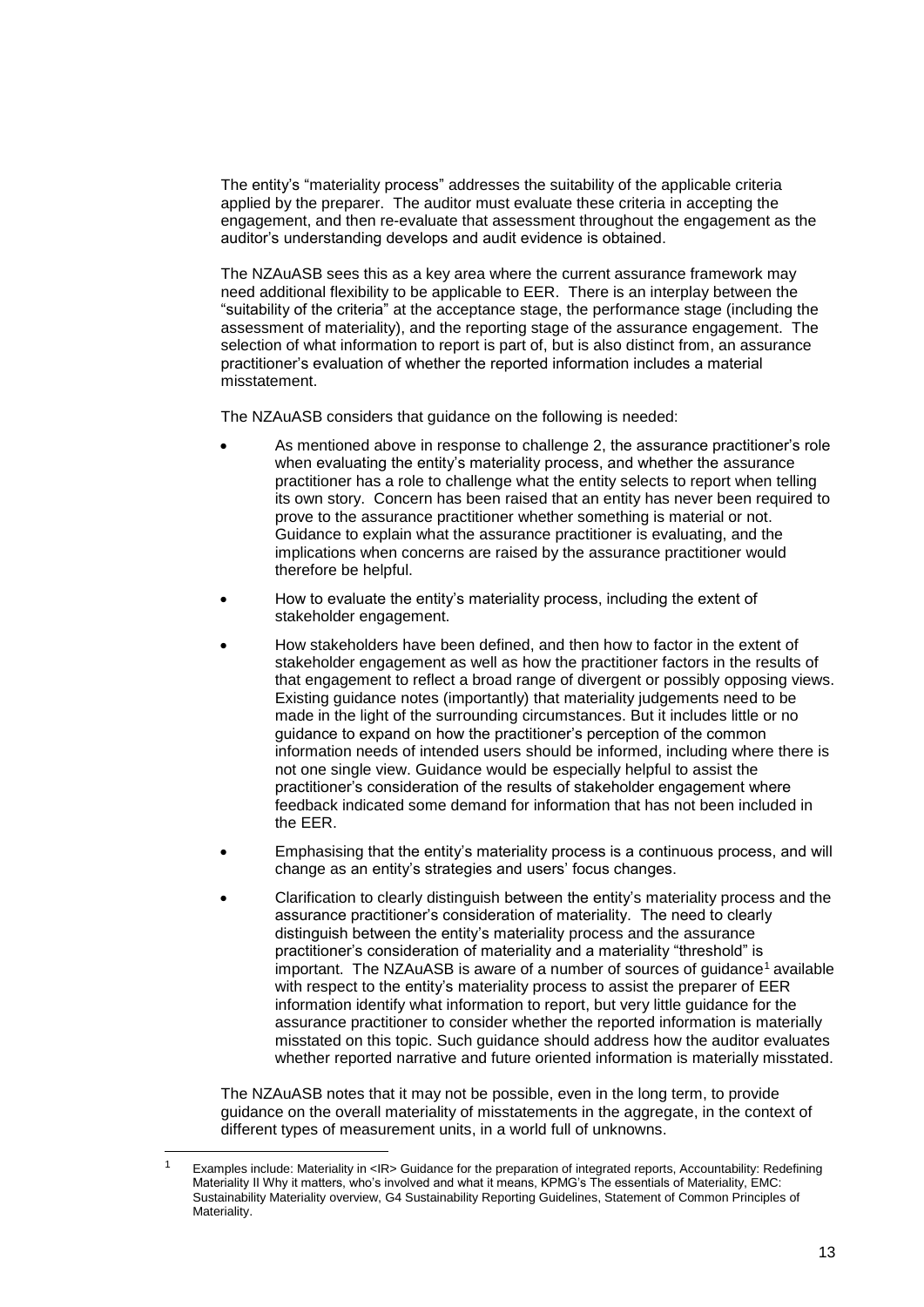The NZAuASB considers that there is an overlap in the work effort identified in this key challenge (for example, the IAASB has proposed to further explore considering materiality for qualitative depictions including narrative descriptions and future oriented information) and those identified as challenges 6 and 7, with respect to obtaining assurance on narrative information and future-oriented information. The NZAuASB considers that focussing the work effort on guidance in respect of materiality, capturing the implications for narrative and future oriented information, will address an area where additional guidance is needed.

### *Challenge 4: Building assertions in planning and performing the engagement*

The NZAuASB agrees that guidance to develop a methodology that could be used to build and classify relevant assertions for different types of information would be helpful. The NZAuASB suggests that guidance may be most effective if it is focussed on a high level sorting or classification of types of "assertions" currently being made or identified as important from a user perspective, informed by user research.

The term "assertion" may not be well understood by users of non-financial information, who may be more familiar with the concept of claims and when a claim can be made. For example, ISO standard ISO 14021 standardises how and when some very specific and common environmental claims can be made. For some claims it would be relatively straightforward to provide some ability to identify potential for misstatement. Most common would be completely unsubstantiated claims, use of bogus labels or misrepresentation about the meaning of a label or claim.

Guidance on both developing assertions to support potential types of misstatements in the information reported and at the level of presentation of content elements would be useful.

### *Challenge 5: Maturity of governance and internal control processes*

The maturity and "readiness" of the governance and control processes is a significant challenge. Strong governance is a key factor in enhancing credibility and must come before any integrated or comprehensive assurance engagement. The entity needs to have embraced active risk management and enhanced processes, i.e. must have embraced the "integrated thinking" behind the extended form of emerging reporting as a first step, before embarking on extended reporting or seeking assurance over that reporting. Where processes are weak, overlaying an assurance engagement creates the risk of blurring the role of the assurance practitioner with the role of the entity in preparing the information, and may impact on the assurance practitioner's independence.

The IAASB's Audit Quality Framework highlights the key elements that create an environment for audit quality, including key interactions with the reporting supply chain. These same elements apply in enhancing the credibility of EER. The quality of the reporting of information by an entity is underpinned by those charged with governance being motivated to disclose accurate and reliable information.

Guidance on the following would be helpful.

- How to evaluate the maturity of processes and the implications for the practitioner, with a focus on providing as much assurance as is possible. This should be linked to guidance that is needed to assist the practitioner in scoping any EER assurance engagement in a flexible way.
- Addressing the consequences of weaknesses in the reporting processes and systems and the "assurance readiness", as well as the implications for the assurance engagement. The guidance could cover alternatives where controls are immature.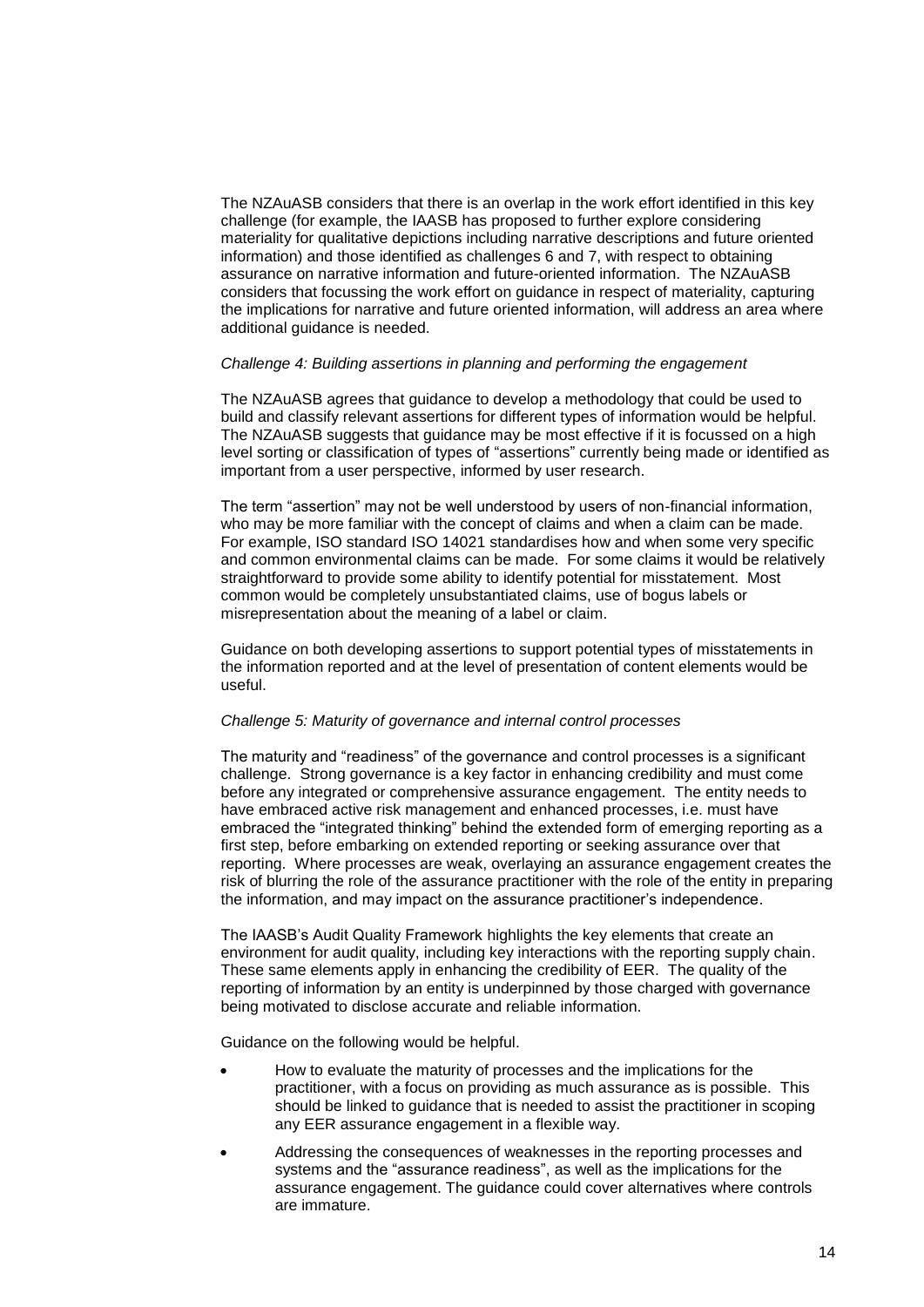- Recognising that the nature of the information to be reported in EER may continuously evolve , and therefore the entity's control processes over what is reported may continuously be evolving and therefore always be at various stages of maturity.
- Factors to consider when determining which controls are relevant to the assurance engagement, and whether more formal or extensive processes are needed to provide a reasonable basis for the preparation of the report.
- Factors to consider, and the implications for, the engagement and reporting. This should include reporting on the reporting process, or on particular elements within the report, or on specific assertions only. Over time, it may be appropriate for the scope of the engagement to expand. Additional guidance that explores when it is appropriate to do so, and how to explain the difference in the scope clearly to the user, would be helpful.

Reference to the GRI principles and tests for report content and quality may be useful input to preparing guidance for assurers.

#### *Challenge 6: Narrative information*

The NZAuASB notes that while the information may be narrative, there is still a factual basis to the information, it is not all subjective, and it is therefore verifiable.

From a user perspective, addressing challenges with respect to narrative information is important especially because effective EER depends on the entity providing information in context and telling the entity's own story to provide meaning. The amount and importance of narrative information may be greater than the non-narrative information. While the entity determines what it reports, this may create assurance challenges in that users need to determine what information they need assurance over, what type of assurance they need, and how this can be delivered to provide the most assurance possible.

The NZAuASB considers that all of the areas identified in the discussion paper would add useful guidance.

Guidance would also be useful as to what caveats to report and what other ways to manage expectation gaps, but we note this may overlap with the work effort looking at the form and wording of the assurance report.

Reference to the GRI principles on report content may be useful in developing guidance. The principles explain what narrative material should be provided in the way of context, and the process or judgements preparers are making about materiality and reporting boundaries.

### *Challenge 7: Future-oriented information*

From a user perspective, it is important to address challenges with respect to futureoriented information, especially because EER includes forward looking information.

The NZAuASB believes that these areas would be best addressed by exploring the underlying work effort in the challenges identified above (i.e. suitability of criteria, building assertions, etc.) rather than as a separate work stream on future-oriented information.

The NZAuASB notes that ISAE 3400 *The Examination of Prospective Financial Information* is an old standard, and has previously expressed a view that the IAASB should revise it. It may be useful to explore the matters identified and other matters related to prospective financial information broadly but simultaneously with that work.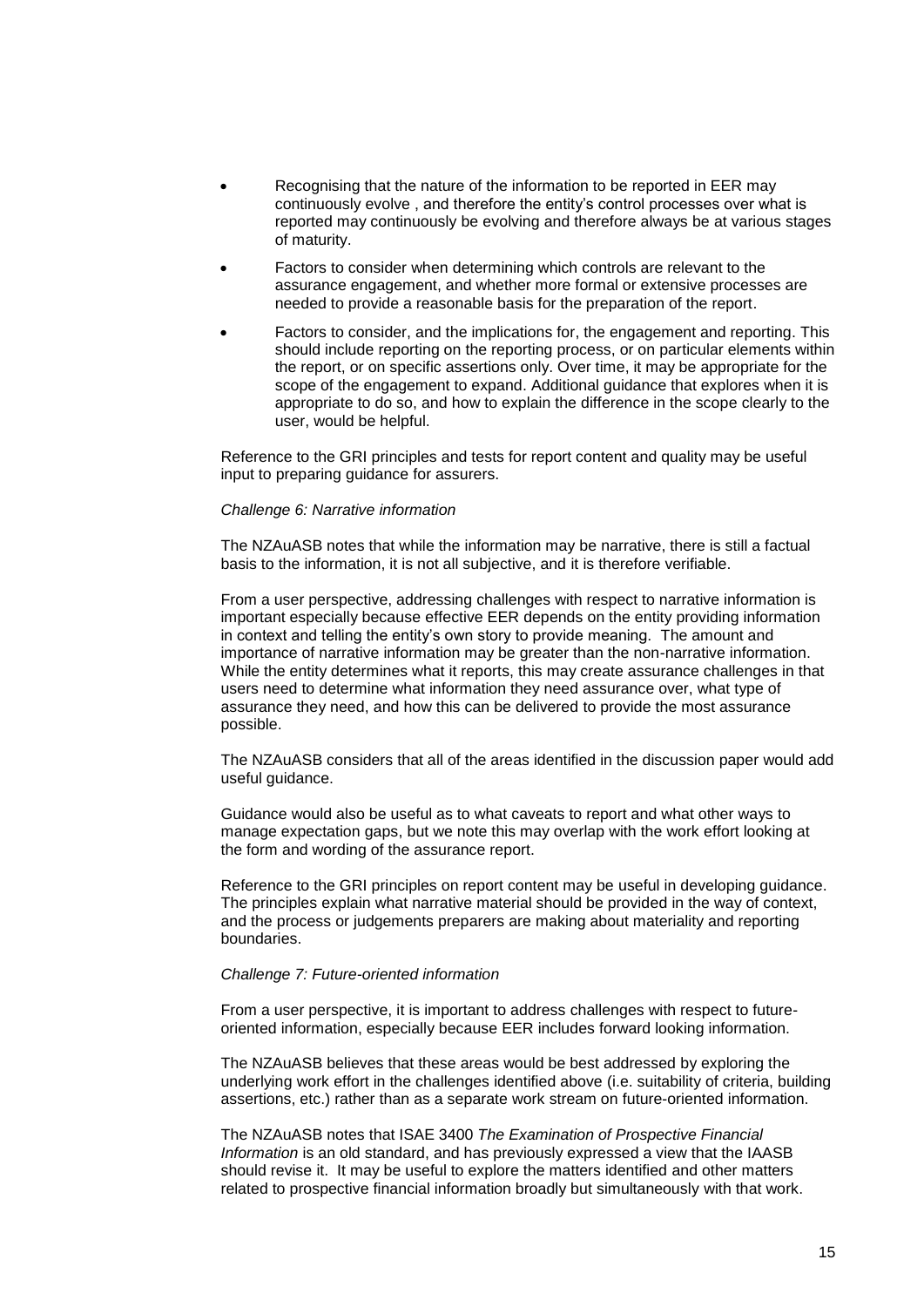# *Challenge 8: Professional scepticism and professional judgement*

The NZAuASB agrees that the need for professional scepticism and professional judgement will be important, and that the context in which these need to be exercised will be far more challenging given the volatile, uncertain, complex and ambiguous nature of the subject matter covered by EER. Importantly, these will need to be exercised using and relying on input and advice from a wide range of experts. Guidance on how to apply or exercise professional scepticism and professional judgement competently, given the need for an interdisciplinary team environment, will be very important.

## *Challenge 9: Competence of practitioners performing the engagement*

From a user perspective, confidence in the competence of the practitioner performing the engagement is critical to enhancing the credibility of the information. The NZAuASB considers this challenge will overlap with the matters raised in the IAASB's ITC on *Enhancing Audit Quality in the Public Interest*. That ITC also explored the need for the engagement partner to be satisfied that the engagement team collectively has the necessary competence and capabilities to properly perform the engagement. The NZAuASB considers that the principles and guidance developed as an outcome from the ITC will be very relevant to EER engagements, where the information may include information beyond the practitioner's area of expertise.

The NZAuASB considers that guidance on the following matters would be especially useful:

- The competencies that are needed to establish, lead and work in interdisciplinary teams to ensure that a competent team does quality work. The need for the right team is a fundamental challenge and is likely to include an interdisciplinary team, as well as experts.
- The overlap with the work effort to develop guidance on the form of the assurance report and how to communicate explicitly about the competence of the engagement team in the assurance report, without misleading the user about the practitioner taking sole responsibility for the assurance conclusion expressed.

### *Challenge 10: Form of the assurance report*

The NZAuASB considers that additional guidance in the following areas, with a focus on user needs, would be most useful:

- What is best practice in making the criteria available to users.
- Drafting a report combining the audit report on the financial statements and the EER report, so as to capture the "integrated" nature of the engagement.
- The impact of a modification of one part of the EER report but a clean opinion on the rest.
- Separate conclusions on aspects of the information.
- How the report should describe the assurance practitioner's evaluation of what is selected to be reported. For example, should the opinion explicitly cover the suitability of the criteria used (and the trade-off between the qualitative characteristics), or is this better covered in a description of the assurance practitioner's responsibilities?
- When reporting of recommendations is appropriate, and factors to consider when reporting recommendations.
- Being clear about work completed and improving consistency between assurance reports.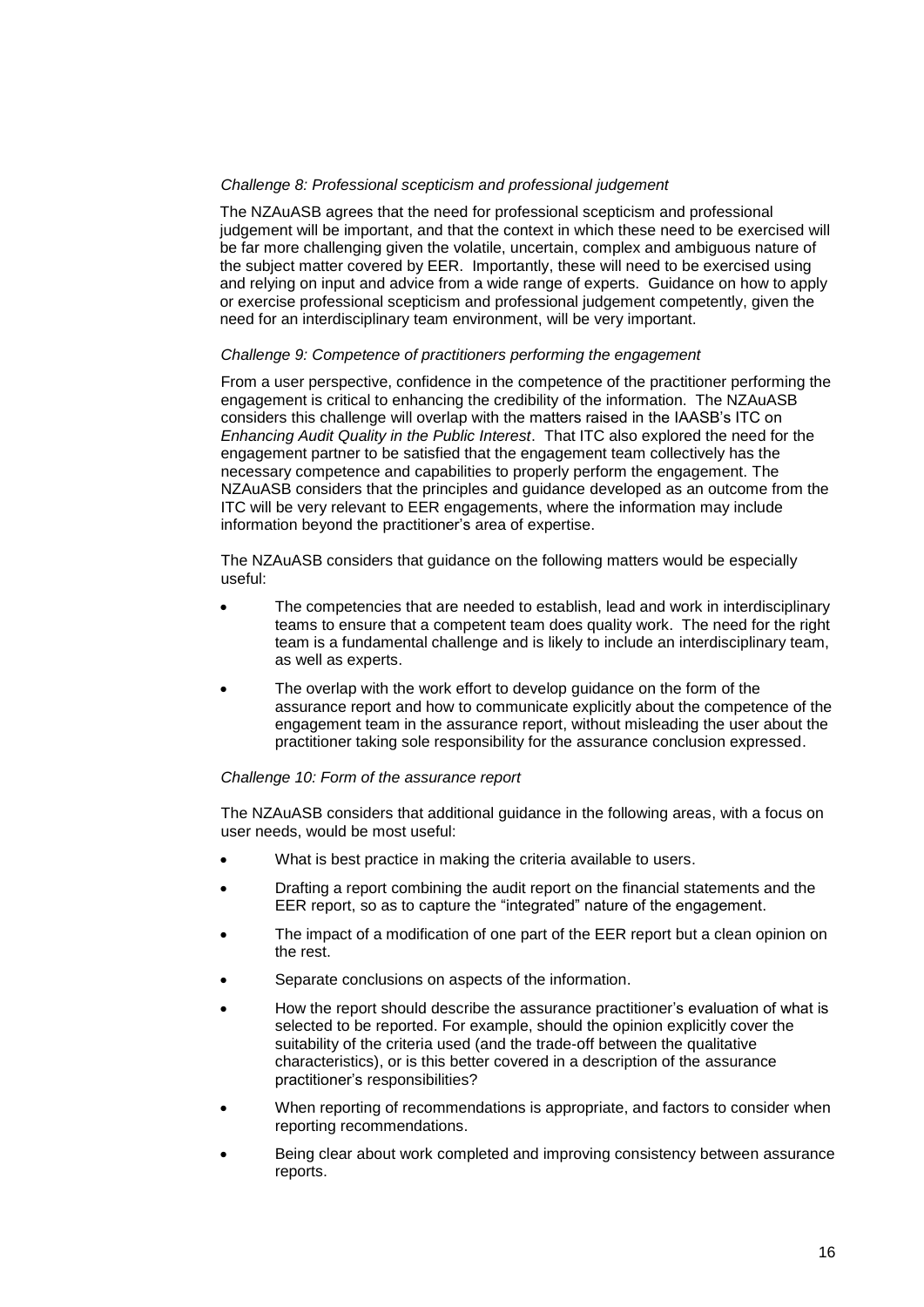- Communication of the assurance that can be delivered, and providing some context to enhance users' understanding of how the practitioner has provided the most assurance possible in the circumstances including any uncertainties or inherent limitations.
- How to communicate explicitly about the competence of the engagement team in the assurance report, by including information on the assurance team's expertise and competence but without misleading the user about the practitioner taking sole responsibility for the assurance conclusion expressed.
- 7(c) The NZAuASB considers that the identified challenges are key challenges, but considers that focussing on all ten challenges is too much to deal with immediately. The NZAuASB discussed how the priority of each identified challenge is likely to differ according to which stakeholder group is represented. For example, practitioner competence may be a key priority from a user perspective but less of a priority for a practitioner seeking guidance on when to accept and how to scope and perform the engagement.

After careful discussion the NZAuASB has decided not to prioritise the challenges in this submission. Rather, it hopes that the comments provided on each challenge will be helpful to the IAASB and suggests that the first priority for progressing any guidance will be to continue to research user needs and demands. User needs are still developing, and may still be somewhat undefined. However, when the EER demand drivers change, they are likely to be immediate, and it is important for the IAASB to maintain its understanding of user demands in order to respond appropriately. We consider that users may demand something different than what is currently envisaged by the existing assurance framework, and therefore encourage the IAASB to be innovative to best meet users' needs.

The NZAuASB also recommends that the work streams across the identified challenges could be consolidated. It may be less overwhelming to prioritise the actions rather than the challenges, where these overlap. For example, as discussed earlier in this submission:

- One of the key challenges in addressing materiality for diverse information is to understand whether that information is narrative information or future-oriented information.
- Guidance about forming a competent interdisciplinary team that may also rely on the work of experts could be informed by the IAASB's ITC on Enhancing Audit Quality. Any such guidance may also overlap with guidance on communicating the competence of the engagement team in the assurance report in a manner that enhances credibility without misleading users about the practitioner's responsibility for the conclusion expressed.
- The audit quality project includes a focus by both the IAASB and the IESBA on the exercise of professional scepticism. The NZAuASB suggests that links should be drawn between that project and any EER assurance guidance developed. There will need to be additional focus on reliance on experts and interdisciplinary teams that include an even broader range of practitioners and supporting experts in the EER context.
- 7(d) Not applicable.
- 7(e) The NZAuASB has not identified other challenges to highlight at this stage.
	- **8. The IAASB wishes to understand the impact on potential demand for assurance engagements, if the Ten Key Challenges we have identified can be addressed appropriately.**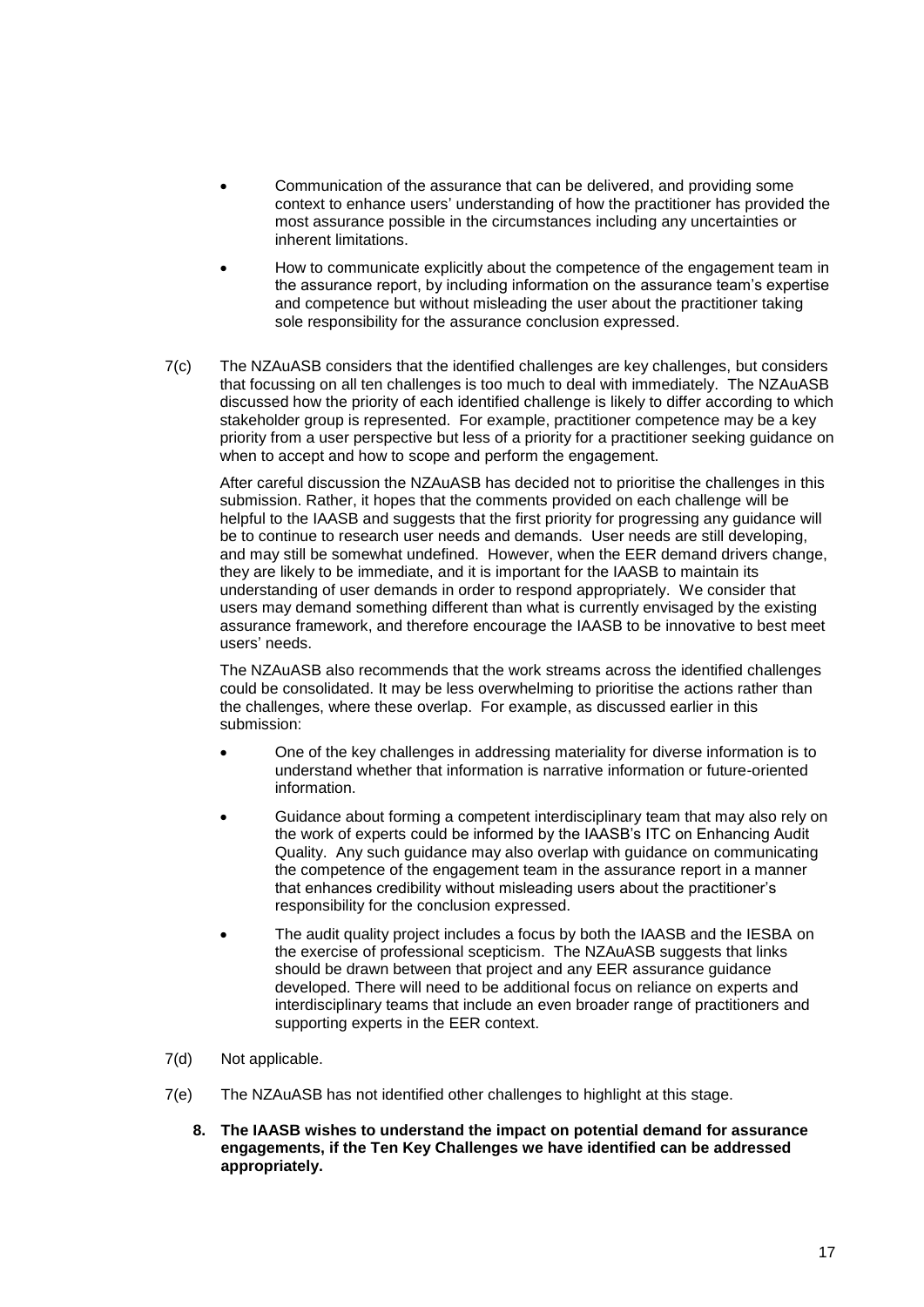- **a. Do you believe that there is likely to be substantial user demand for EER assurance engagements if the key challenges can be appropriately addressed?**
- **b. If so, do you believe such demand:**
	- **i. Will come from internal or external users or both?**
	- **ii. Will lead to more EER assurance engagements being obtained voluntarily or that this outcome would require legal or regulatory requirements?**
- **c. If not, is your reasoning that:**
	- **i. EER frameworks and governance will first need to mature further?**
	- **ii. Users would prefer other type(s) of professional services or external inputs (if so, what type(s) –**
	- **iii. There are cost-benefit or other reasons (please explain)**

### **Response:**

As noted at the outset of these comments, integrated reporting is still in its infancy in New Zealand. However, the importance of a more holistic form of reporting has been long recognised in New Zealand, as evidenced by the reporting of service performance information in the public sector. This thinking is now expanding beyond the public sector, as evidenced by the small but growing number of integrated reports and our SPI project.

But integrated thinking is a precursor to good reporting. Many entities are still developing their integrated thinking and may be considering reporting more extensively when it is appropriate to do so. The NZAuASB considers it is imperative for the entity to embrace the integrated thinking and be ready to report (and then seek assurance over) EER information.

The <IR> framework is restricted in terms of targeting one group of users, investors in particular, but the NZAuASB considers that users of integrated reports are far broader. For example, research says that employees are known to be key users of integrated reports. Other examples include customers and suppliers. EER is not limited to companies, with other entities in New Zealand also exploring more holistic forms of reporting. The reporting of SPI in New Zealand is an example of a limited form of EER in the public sector and now also in the not-for-profit sector. This year the Office of the Auditor-General introduced aspects of integrated reporting into its annual report for the first time in New Zealand.

As user demand for EER increases, so the demand for EER assurance will increase as users search for credible information. When reporting pressures increase the level of EER reporting, the demand for EER assurance is expected to be immediate.

One risk identified is that applying a robust assurance process to a developing field of reporting may have the unintended consequence of stifling innovation in the reporting. For this reason, the NZAuASB considers that a light-handed regulatory overlay is appropriate.

### **9. For which actions would collaboration with, or actions by, other organisations also be needed?**

# **Response:**

The NZAuASB encourages the IAASB to continue, as a priority, to collaborate with users, exploring user demands for assurance. This will also educate users and preparers of EER. EER presents an opportunity for the IAASB to collaborate with a wide range of stakeholders and to positively influence the development of EER frameworks. As described in the response to Q8, the NZAuASB considers that users of EER include a very wide group of stakeholders, and it therefore encourages the IAASB to think broadly in terms of interested stakeholders.